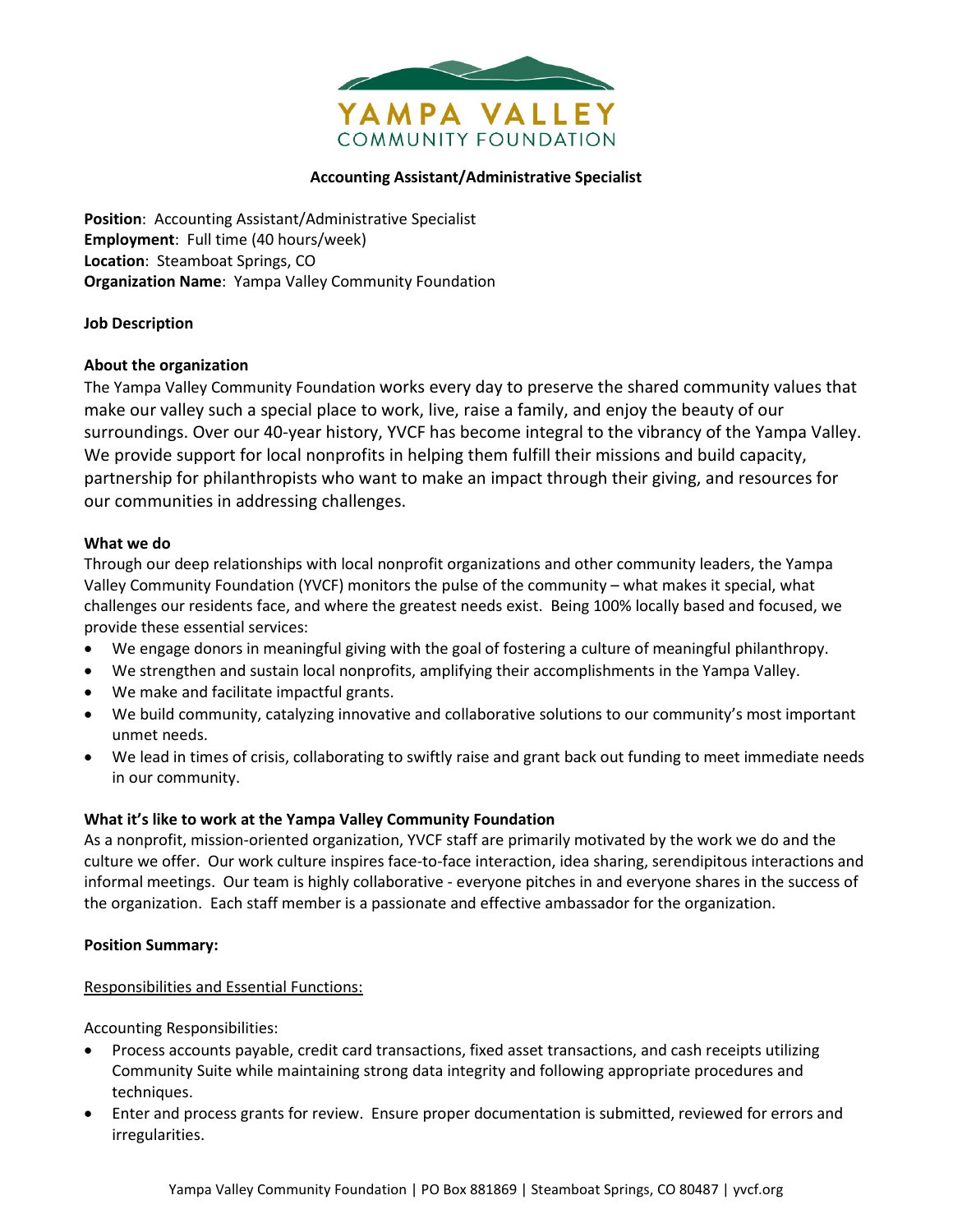- Process donations, issue tax receipts and make bank deposits.
- Assist with annual budget preparation, audit preparation, and in preparing monthly financial reports for the Board of Trustees.
- Maintain well-documented procedures, identify opportunities for procedure efficiencies and improvements to internal controls, and train necessary staff members on transaction processing.
- Help ensure compliance with all local, state and federal accounting and reporting requirements.
- Assist with other special projects as assigned by Finance & HR Director.

Administrative Responsibilities:

- Perform general clerical duties included but not limited to electronic filing and documentation, database management, office supply ordering, maintaining staff and office calendars, and coordinating office maintenance and cleaning.
- Greet visitors to the office, answer general questions, and direct them to the appropriate staff member. Answer incoming telephone inquiries and redirect as appropriate.
- Provides administrative support to staff with special emphasis in coordinating meetings, marketing, mailings and other staff functions.
- Provides support for special events throughout the year.
- Supports YVCF's mission through assisting or leading special projects.

Required Qualifications:

- At least 3 years of clerical accounting, general office and administrative experience.
- Proficient in use of Microsoft Office (especially Outlook, Word and Excel)
- Maintain high level of confidentiality.
- Excellent problem-solving skills and demonstrated initiative. Ability to work both independently and collaboratively.
- Excellent organizational skills and attention to details. Must be able to enter data efficiently and accurately.
- Strong oral and written communication skills.
- Must have the ability to prioritize and manage multiple tasks, adapt to daily challenges and rapid changes, and perform duties proficiently. The ideal candidate will have the ability to coordinate several activities effectively during the day and handle multiple deadlines simultaneously.
- Ability to learn and adapt to new systems and processes quickly.
- Ability to build relationships with people of diverse backgrounds, perspectives, and cultures.
- Ability to work full time, in-person, in the office.

Helpful Qualifications:

- Background with non-profit organizations or philanthropy.
- Experience working with accounting software.
- Bachelor's degree in accounting, finance or economics, or equivalent experience.

Other Duties:

Please note this job description is not designed to cover or contain a comprehensive listing of activities, duties, or responsibilities that are required of the employee for this position. Duties, responsibilities, and activities may change at any time. This position is full-time, in the office. Remote work is not available for this position.

**Compensation**: This is a full-time (40 hours/week) exempt position. The Yampa Valley Community Foundation offers an attractive benefits package including paid time off, retirement contribution, ski pass, matching charitable gift program, and medical, dental, vision, and disability insurance. The starting salary for this position ranges from \$45,000 to \$55,000, depending upon experience. The position will be supervised by the Finance Director/Director of Human Resources and will report to the Executive Director.